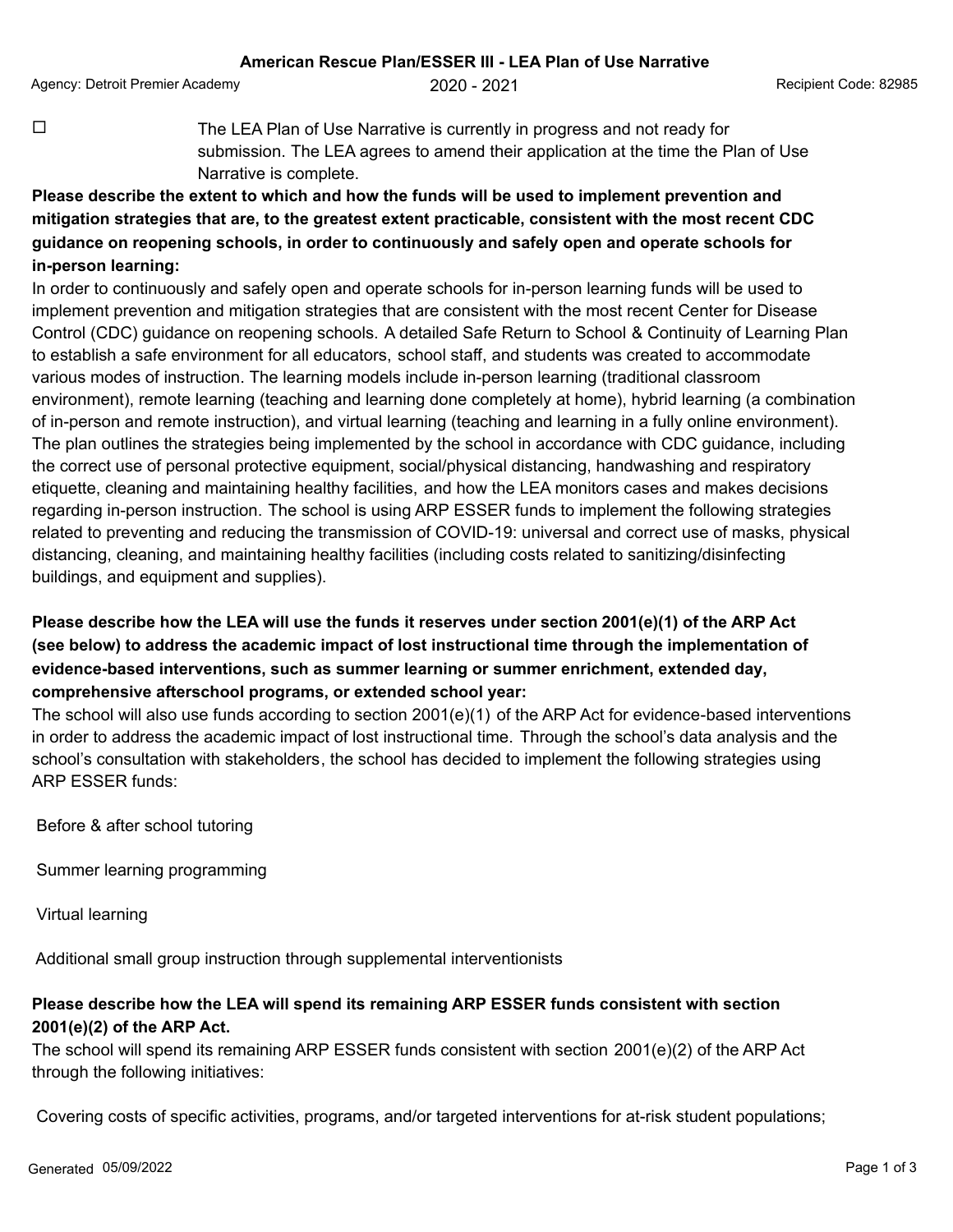Agency: Detroit Premier Academy 2020 - 2021 Recipient Code: 82985

PPE, health services, and facility sanitation (improved air quality and sanitization services)

Bonuses for retaining and recruiting educators and support personnel;

Educational technology coordinators to support staff, students, and families with effective use of technology;

Providing connectivity (hot spots, Wi-Fi, etc.) to the school and identified families;

 Providing devices (laptops, tablets, etc.) to staff and students for virtual and in-person learning and digital resources;

Providing instructional resources (non-digital) for staff and students;

Printing and mailing costs for remote learning packets;

Providing software, subscriptions, licenses to staff, students, and families;

Creating and implementing a parent and family engagement platform;

Creating and implementing a professional learning communities platform;

Creating and implementing an out of school time learning platform;

Improving virtual curriculum and digital content;

Developing and implementing additional resources and training for new and novice teachers;

Integration of data systems to standardize digital tools and organize student achievement data;

**Please describe how the LEA will ensure that the interventions it implements, including but not limited to the interventions implemented under section 2001(e)(1) of the ARP Act (see below) to address the academic impact of lost instructional time, will respond to the academic, social, emotional, and mental health needs of all students, and particularly those students disproportionately impacted by the COVID-19 pandemic, including students from low-income families, students of color, English learners, children with disabilities, students experiencing homelessness, children in foster care, and migratory students.**

The school will ensure that the interventions it implements will respond to the academic, social, emotional, and mental health needs of all students through the collection of progress monitoring data on an ongoing basis and through student benchmarking data. Students are benchmarked at the beginning of the school year, mid-year, and the end of the school year to measure achievement. The school is also collecting data for staff and students participating in the school's supplemental summer learning program and monitors student progress . The school will also evaluate implementation fidelity and effectiveness of interventions on an ongoing basis for the following subgroups: students from low-income families, students in foster care, students experiencing homelessness, English Learner students, migratory students, students with disabilities, students of color. The